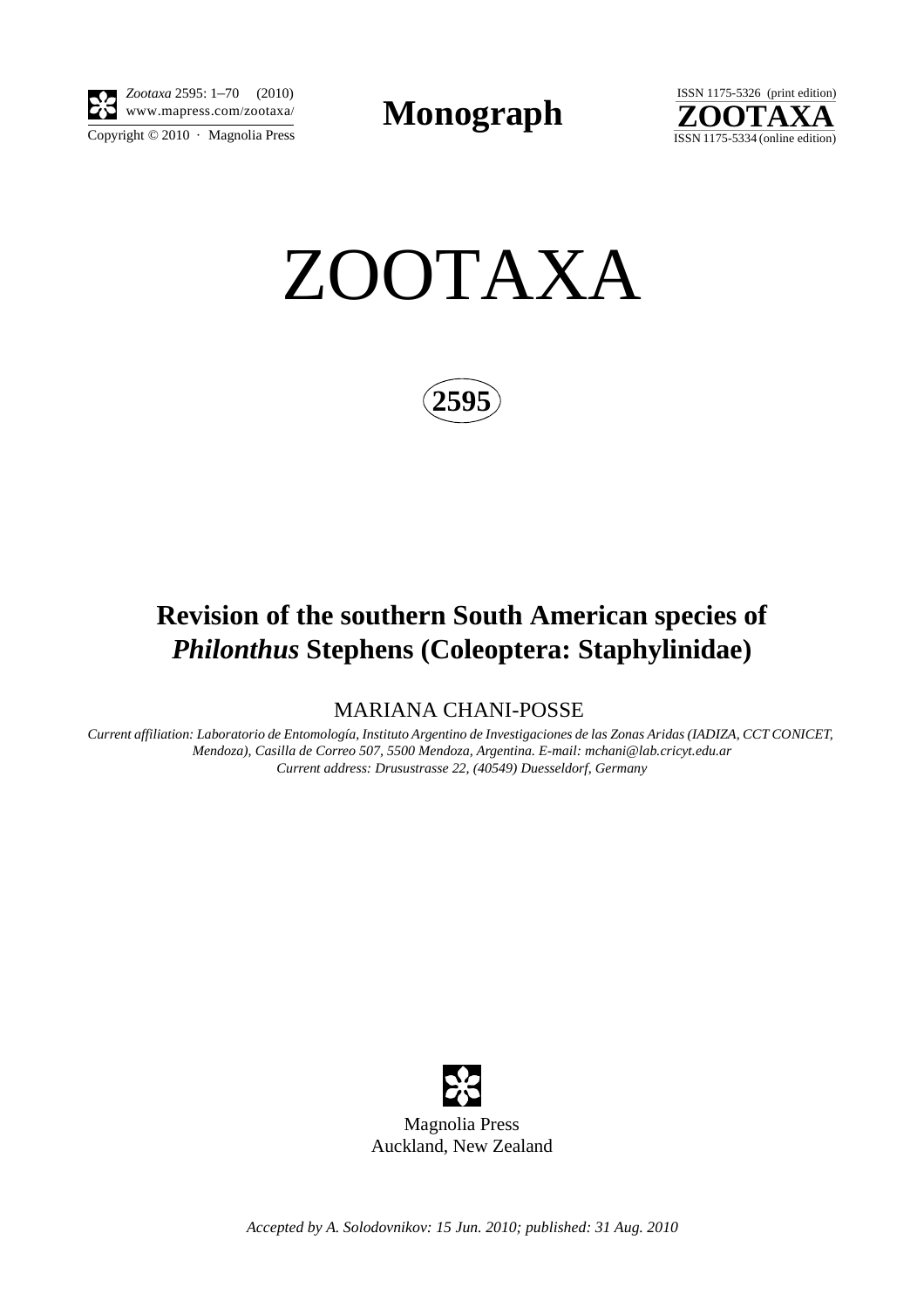Mariana Chani-Posse **Revision of the southern South American species of** *Philonthus* **Stephens (Coleoptera: Staphylinidae)** (*Zootaxa* 2595)

70 pp.; 30 cm. 31 Aug. 2010 ISBN 978-1-86977-579-7 (paperback) ISBN 978-1-86977-580-3 (Online edition)

FIRST PUBLISHED IN 2010 BY Magnolia Press P.O. Box 41-383 Auckland 1346 New Zealand e-mail: zootaxa@mapress.com http://www.mapress.com/zootaxa/

## © 2010 Magnolia Press

All rights reserved.

No part of this publication may be reproduced, stored, transmitted or disseminated, in any form, or by any means, without prior written permission from the publisher, to whom all requests to reproduce copyright material should be directed in writing.

This authorization does not extend to any other kind of copying, by any means, in any form, and for any purpose other than private research use.

ISSN 1175-5326 (Print edition) ISSN 1175-5334 (Online edition)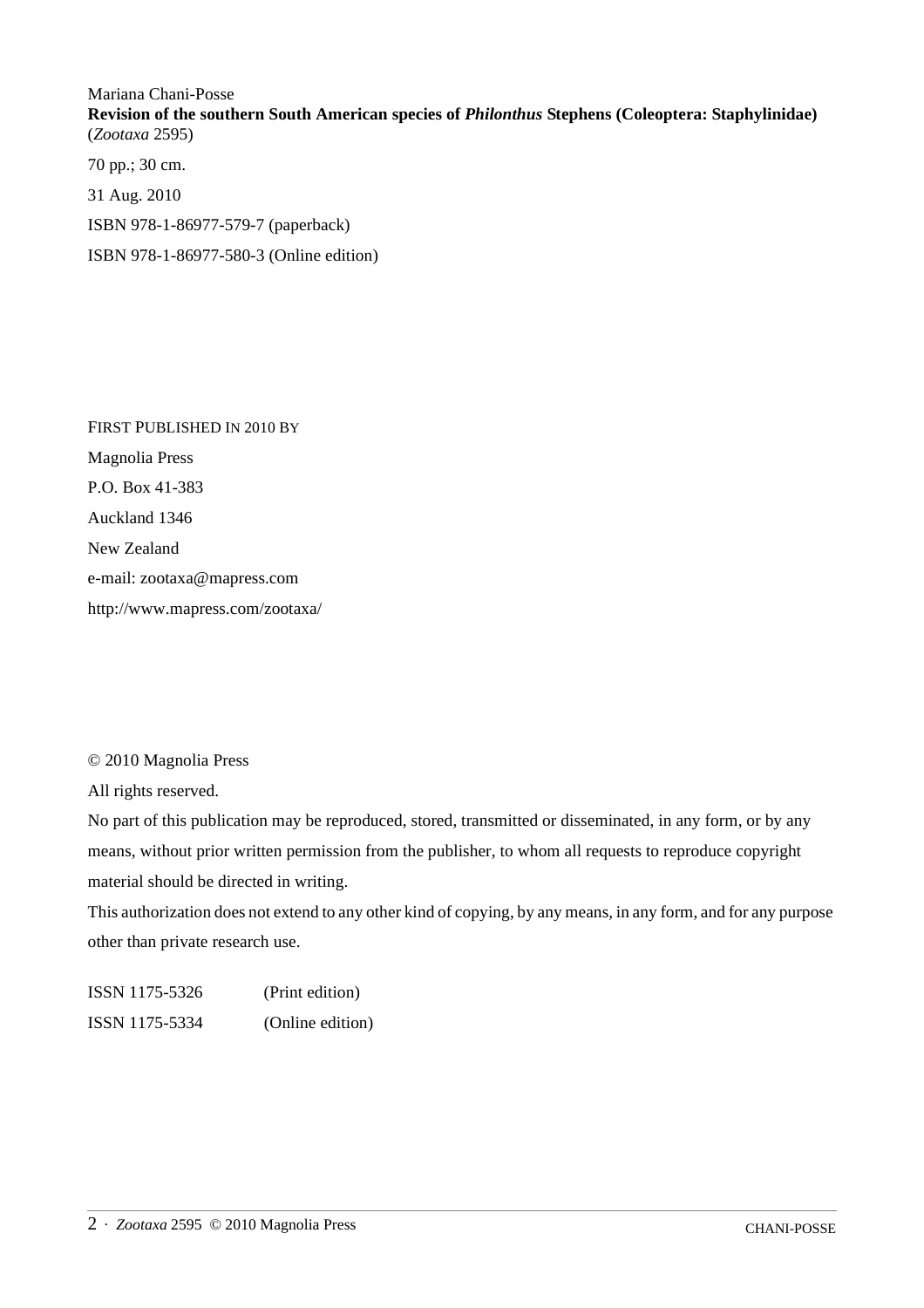## **Table of contents**

| 53 |
|----|
|    |
|    |
|    |
|    |
|    |
|    |